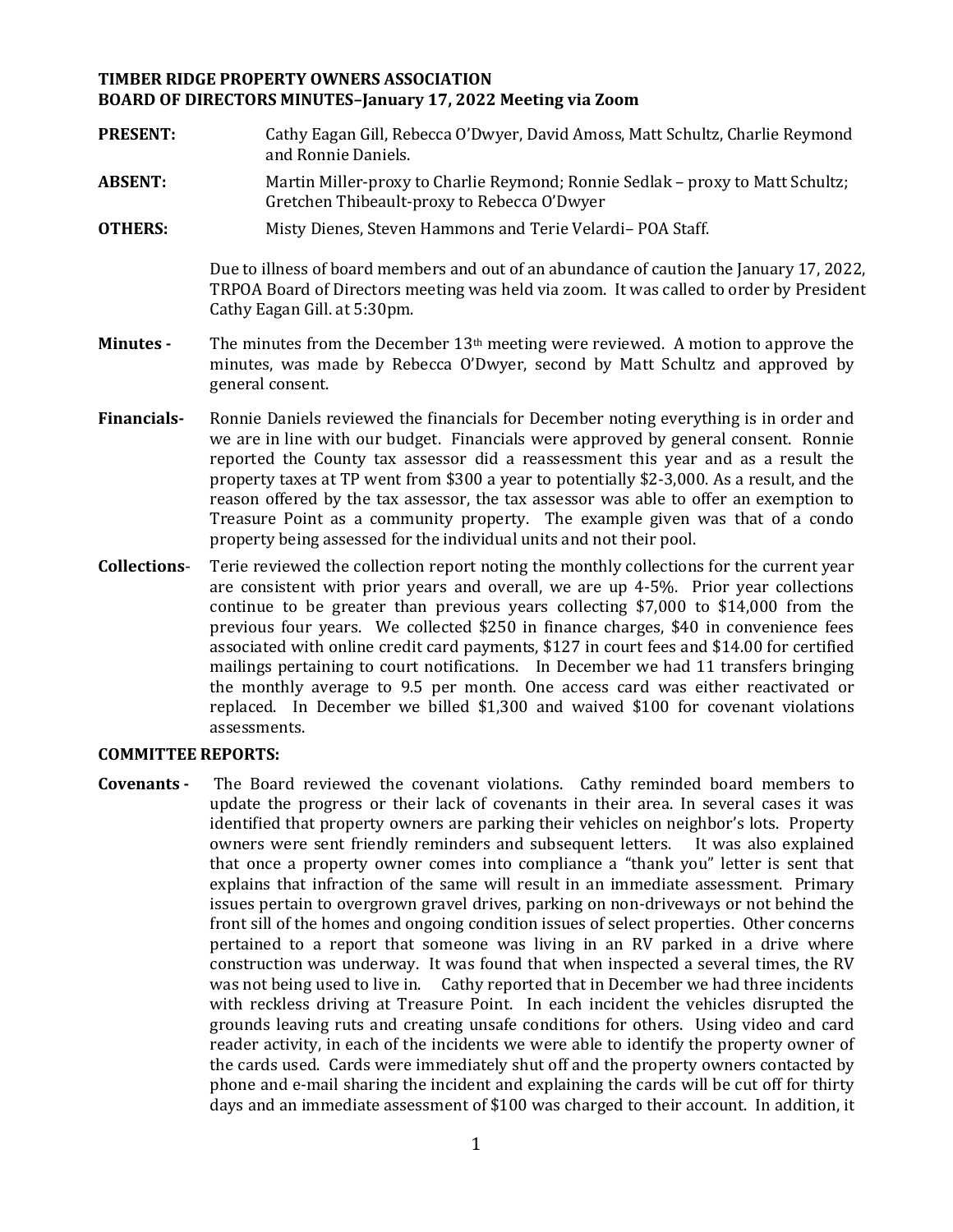was explained that further incidents would result in the cards being cut off for a longer period, perhaps permanently along with subsequent assessments.

**Member Comments** –Member comments were reviewed by the board. A member expressed concerns about the possibility of someone using an RV as a residence. It was addressed and resolved.

## **Architectural Review** –

The board reviewed open requests. The property owner wanting to use plywood as fencing material has conformed to the POA standards and is now resolved. A property owner on Sweet Bay submitted plans for new construction with a 6/12 roof pitch. A request for a variance was submitted.

#### **Grounds & Maintenance** –

- **Pool-** Steven reported that the new pool ladders are on site. The contractor had to have the sleeves manufactured to complete the project. Due to the lack of personnel, the contractor has not yet installed the ladders. Steven will follow up**.**
- **Treasure Point** Steven and Charlie reported that the asphalt contractor has completed the project noting that the turtle back runoff is working great. As a result of the recent rains, it was reported that there is no standing water. The marine contractor has completed the pour to the sides of the boat ramp and the area where it was not possible to pour concrete has been backfilled. The grounds have been graded.
- **Tennis Court –** Steven reported that the new benches are on site and will be assembled and secured at the tennis courts.
- **City Update -** No report.
- **Security -** Steven reviewed the incidents at TP where 3 individuals were found to be "joy riding" creating unsafe situations for themselves and others. The incident was previously discussed under covenants. Steven reported that we continue to assist the PC Police when possible. Recently an individual was seen staggering on Royal Oak after hitting a telephone pole with his car. Steven noted that the new City Inspector is fabulous to work with. Steven previously reported that we were down 7 cameras. Subsequently, Steven discovered that there was a glitch in his non security laptop. Utilizing the security laptop Steven was able to restore 3 out of the 7. There are two others that are higher than Steven's ladder will reach. Charlie offered to assist using his lift. The replacement of comers was placed on hold until Steven is able to complete his assessment. that has since been resolved and he was able to

## **PCI –** No Report.

**Community Involvement –** No report.

## **OLD BUSINESS:**

**TP Cottage Alternative** - Charlie will reach out to the contractor who is constructing the trailer to determine the delivery date.

#### **NEW BUSINESS:**

**Pool Parking Lot.** The board reviewed the bid to resurface the parking lot. Charlie noted that the surface that is there now is cracked and at least 30 years old. It was determined that it is time to do resurface the parking lot. A motion to accept the bid with a clearly defined scope be accepted was made by Rebecca O'Dwyer, seconded by Matt Schultz and approved by all. Charlie and Steven will meet with the contractor to ensure that the